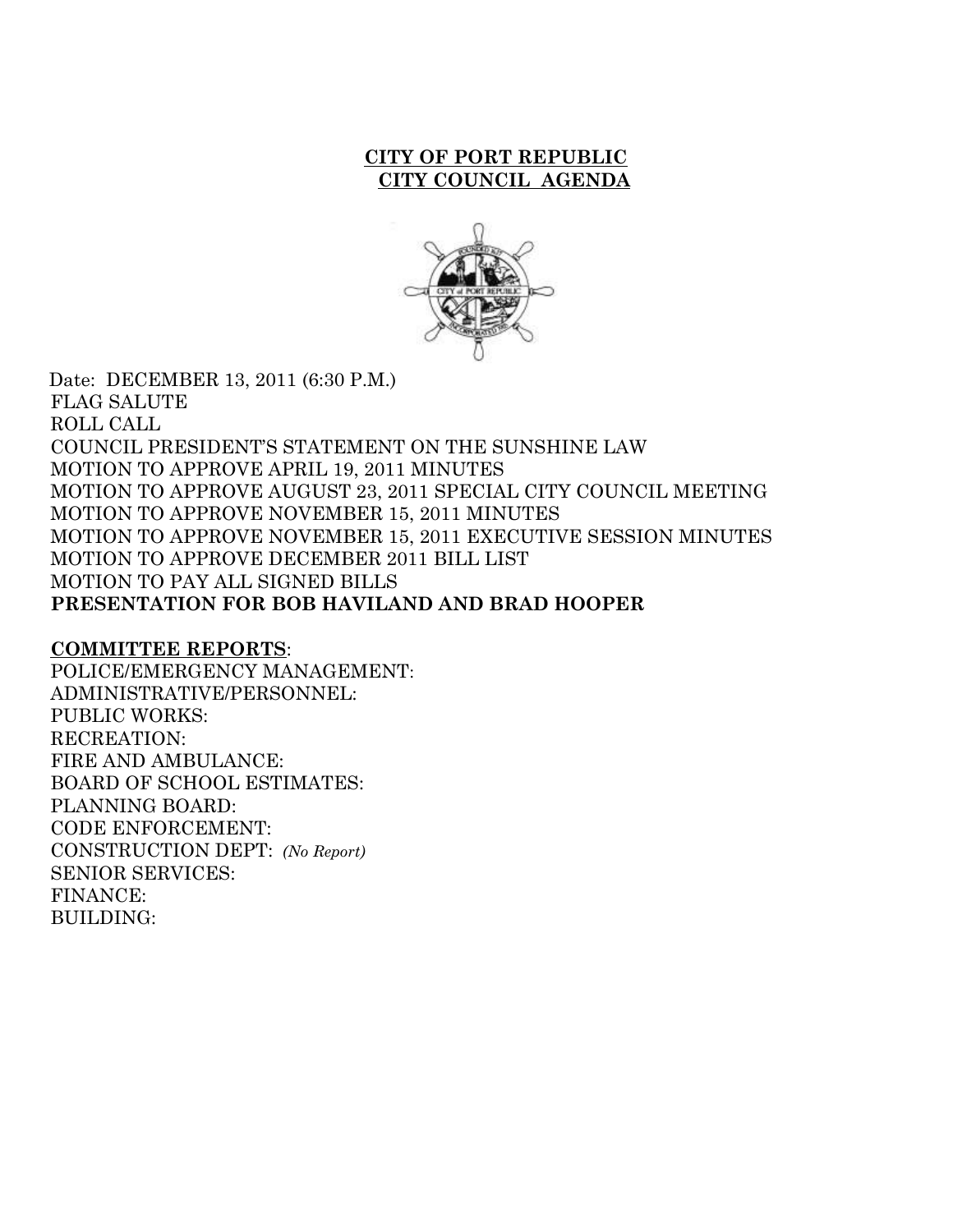*Agenda Page 2 December 13, 2011*

# OPEN TO THE FLOOR FOR PUBLIC PORTION:

# CLOSE THE FLOOR FOR PUBLIC PORTION:

### **CORRESPONDENCE:**

Letter dated November 3, 2011 from Crown Castle regarding land lease agreement Engagement letter from Ford-Scott & Associates Auditors to Audit the City of Port Republic. Resignation letter from Deputy Court Administrator Theresa Schweighardt dated December 5, 2011

Resignation letter from CFO Karen Thomas dated December 6, 2011 **RESOLUTIONS: 96-2011** Adopting Rules and Regulations for the Dog Exercise Area (tabled at last meeting) **103-2011** Transfer Resolution 2011*(previously tabled in November) (Revised per auditor)* **109-2011** Regular Schedule of City Council Meetings for 2012 **110-2011** Designation of Signatures for Court **112-2011** Open Space Funds Extension for Endicott Acquisition

### **ORDINANCES:**

**06-2011** Ordinance to approve adopt and enact the renumbering of the codified ordinances of the City of Port Republic. *First Reading/Introduction*

#### **UNFINISHED BUSINESS:**

Court issue between Port Republic & Egg Harbor City (*Mayor Gary)* Recreational Trails Program Report Mayor Gary Giberson Pineland Byway

#### **NEW BUSINESS:**

OPRA *(Council President Rummler)*

### **PROCLAMATIONS:**

OPEN PUBLIC PORTION:

# CLOSE PUBLIC PORTION: **EXECUTIVE SESSION:**

**No. 111-2011** Authorization to Enter into Executive Session Regarding:

- 1. South Jersey Gas Company Regarding Franchise Agreement
- 2. Proposal for Green Acres Preliminary Assessment Endicott Property English Creek-Port Republic Road & Riverside Drive Block 31, Lots 2, 2.01, 2.02 and 2.03 Vargo Assoc., Duffy Dolcy McManus & Roesch